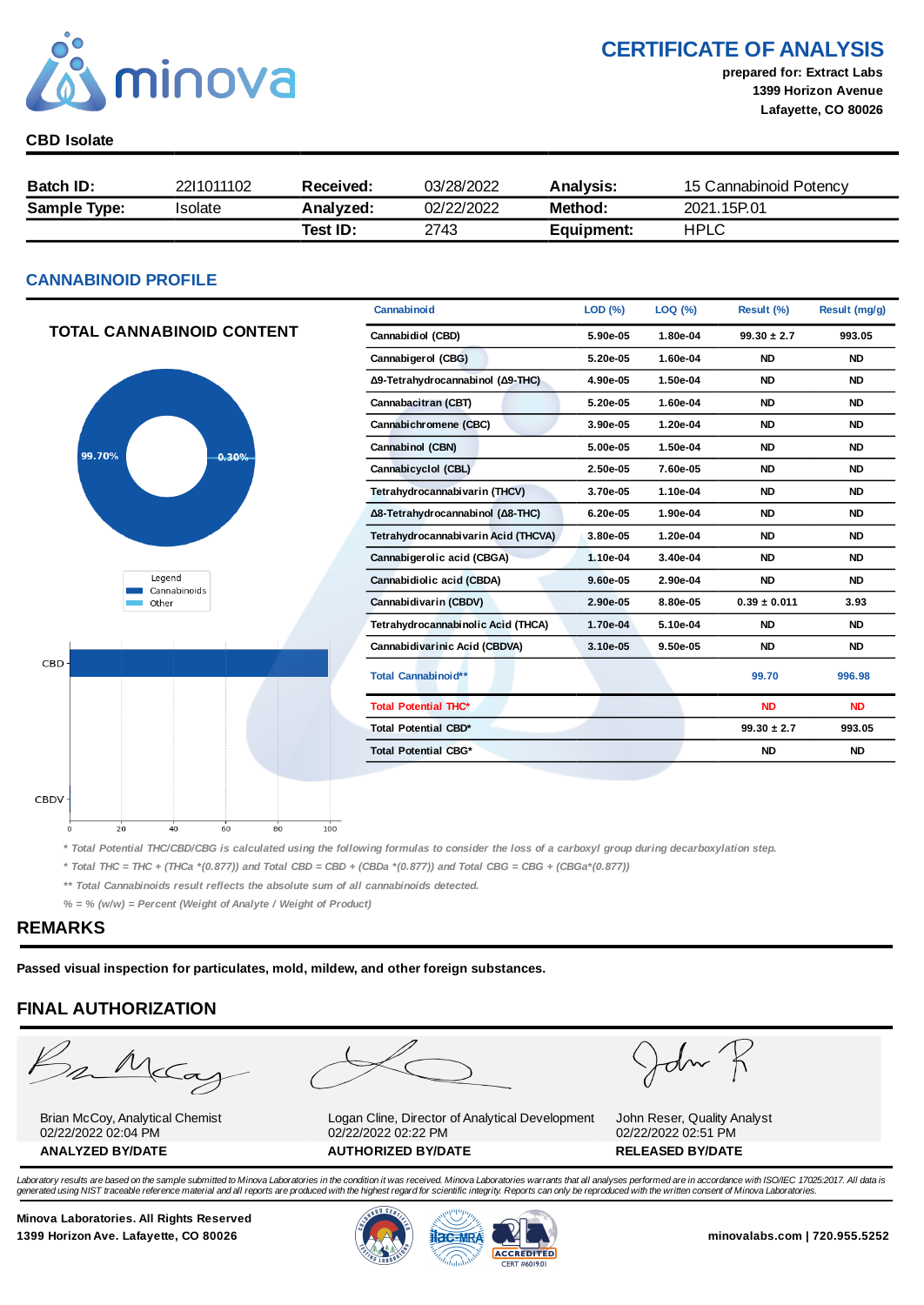

### CERTIFICATE OF ANALYSIS

prepared for: Extract Labs 1399 Horizon Avenue Lafayette, CO 80026

#### CBD Isolate

| <b>Batch ID:</b>    | 2211011102 | Received: | 03/28/2022 | <b>Analysis:</b> | Residual Solvents |
|---------------------|------------|-----------|------------|------------------|-------------------|
| <b>Sample Type:</b> | Isolate    | Analyzed: | 02/22/2022 | Method:          | 2021.RS.01        |
|                     |            | Test ID:  | 2744       | Equipment:       | <b>GCMS</b>       |

#### RESIDUAL SOLVENTS

| <b>SOLVENT</b>           | <b>REPORTABLE RANGE</b> | <b>RESULT (ppm)</b> |
|--------------------------|-------------------------|---------------------|
| Acetone                  | $100 - 1000$            | *ND                 |
| <b>Acetonitrile</b>      | $100 - 1000$            | *ND                 |
| <b>Benzene</b>           | $0.2 - 4$               | *ND                 |
| <b>Butanes</b>           | $100 - 1000$            | *ND                 |
| <b>Ethanol</b>           | $100 - 1000$            | *ND                 |
| <b>Ethyl Acetate</b>     | $100 - 1000$            | *ND                 |
| Heptane                  | $100 - 1000$            | *ND                 |
| <b>Hexanes</b>           | $6 - 120$               | *ND                 |
| <b>Isopropyl Alcohol</b> | $100 - 1000$            | *ND                 |
| Methanol                 | $100 - 1000$            | *ND                 |
| <b>Pentanes</b>          | $100 - 1000$            | 257                 |
| Propane                  | $100 - 1000$            | *ND                 |
| <b>Toluene</b>           | $18 - 360$              | *ND                 |
| <b>Xylenes</b>           | 43 - 860                | *ND                 |

\*ND = Below Reportable Range

#### REMARKS

Passed visual inspection for particulates, mold, mildew, and other foreign substances.

#### FINAL AUTHORIZATION

mMcCa

Brian McCoy, Analytical Chemist 02/22/2022 01:06 PM

Logan Cline, Director of Analytical Development 02/22/2022 01:22 PM ANALYZED BY/DATE AUTHORIZED BY/DATE AUTHORIZED BY/DATE

John

John Reser, Quality Analyst 02/22/2022 01:41 PM

Laboratory results are based on the sample submitted to Minova Laboratories in the condition it was received. Minova Laboratories warrants that all analyses performed are in accordance with ISO/IEC 17025:2017. All data is generated using NIST traceable reference material and all reports are produced with the highest regard for scientific integrity. Reports can only be reproduced with the written consent of Minova Laboratories.

Minova Laboratories. All Rights Reserved 1399 Horizon Ave. Lafayette, CO 80026 **1300 Minovalabs.com | 720.955.5252** minovalabs.com | 720.955.5252